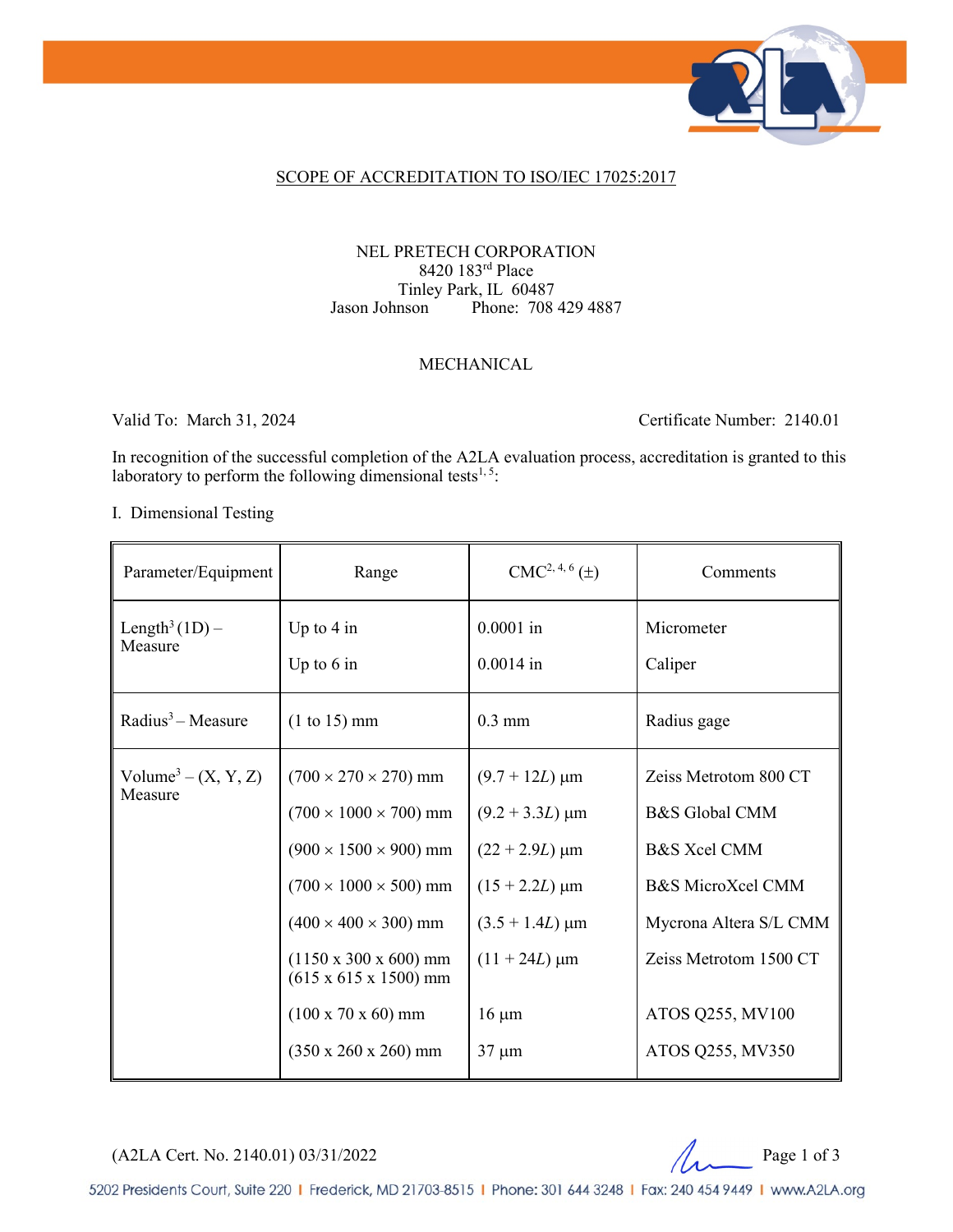| Parameter/Equipment                     | Range                                                                                                                              | $CMC2, 4, 6(\pm)$                                                                                     | Comments                                                                                                                          |
|-----------------------------------------|------------------------------------------------------------------------------------------------------------------------------------|-------------------------------------------------------------------------------------------------------|-----------------------------------------------------------------------------------------------------------------------------------|
| Diameter <sup>3</sup> – Measure         | $(0.011 \text{ to } 0.5) \text{ in}$                                                                                               | $0.0006$ in                                                                                           | Pin gages                                                                                                                         |
| $Area3 - (X, Y)$<br>Measure             | $(300 \times 300)$ mm                                                                                                              | $(14 + 1.0L) \mu m$                                                                                   | RAM optical CMM                                                                                                                   |
| Angle <sup>3</sup> – Measure            | $(0 to 360)$ °                                                                                                                     | 1.9''/A<br>4.5''/A<br>3''/4<br>3.1''/A<br>0.7''/A                                                     | <b>B&amp;S</b> Global CMM<br><b>B&amp;S</b> Xcel CMM<br>RAM optical CMM<br><b>B&amp;S MicroXcel CMM</b><br>Mycrona Altera S/L CMM |
| Fixture Gages <sup>3</sup>              | $(700 \times 1000 \times 700)$ mm<br>$(900 \times 1500 \times 900)$ mm<br>$(700 \times 1000 \times 500)$ mm                        | $(9.2 + 3.3L) \mu m$<br>$(22 + 2.9L) \mu m$<br>$(15 + 2.2L) \mu m$                                    | <b>B&amp;S</b> Global CMM<br><b>B&amp;S Xcel CMM</b><br>B&S MicroXcel CMM                                                         |
| Surface Finish of<br>$Parts3 - Measure$ | Ra $(5 \text{ to } 200)$ µin<br>$Rq(5 \text{ to } 200) \text{ } \mu \text{in}$<br>$Rz(40 \text{ to } 1200) \text{ } \mu \text{in}$ | $(0.4 + 0.06S) \,\mu \text{in}$<br>$(0.4 + 0.06S) \,\mu \text{in}$<br>$(4.3 + 0.06S) \,\mu \text{in}$ | Mahr MarSurf M400                                                                                                                 |

<sup>1</sup> This laboratory offers commercial dimensional testing

<sup>2</sup> Calibration and Measurement Capability Uncertainty (CMC) is the smallest uncertainty of measurement that a laboratory can achieve within its scope of accreditation when performing more or less routine calibrations of nearly ideal measurement standards or nearly ideal measuring equipment. CMCs represent expanded uncertainties expressed at approximately the 95 % level of confidence, usually using a coverage factor of  $k = 2$ . The actual measurement uncertainty of a specific calibration performed by the laboratory may be greater than the CMC due to the behavior of the customer's device and to influences from the circumstances of the specific calibration.

<sup>3</sup> This test is not equivalent to that of a calibration.

<sup>4</sup> In the statement of CMC, A is the numerical value of the shortest distance of the leg defining the angle in meters,  $S$  is the surface finish in the parameter in question in  $\mu$ in, and  $L$  is the measured length in meters.

5 This scope meets A2LA's *P112 Flexible Scope Policy.*

 $(A2LA$  Cert. No. 2140.01) 03/31/2022 Page 2 of 3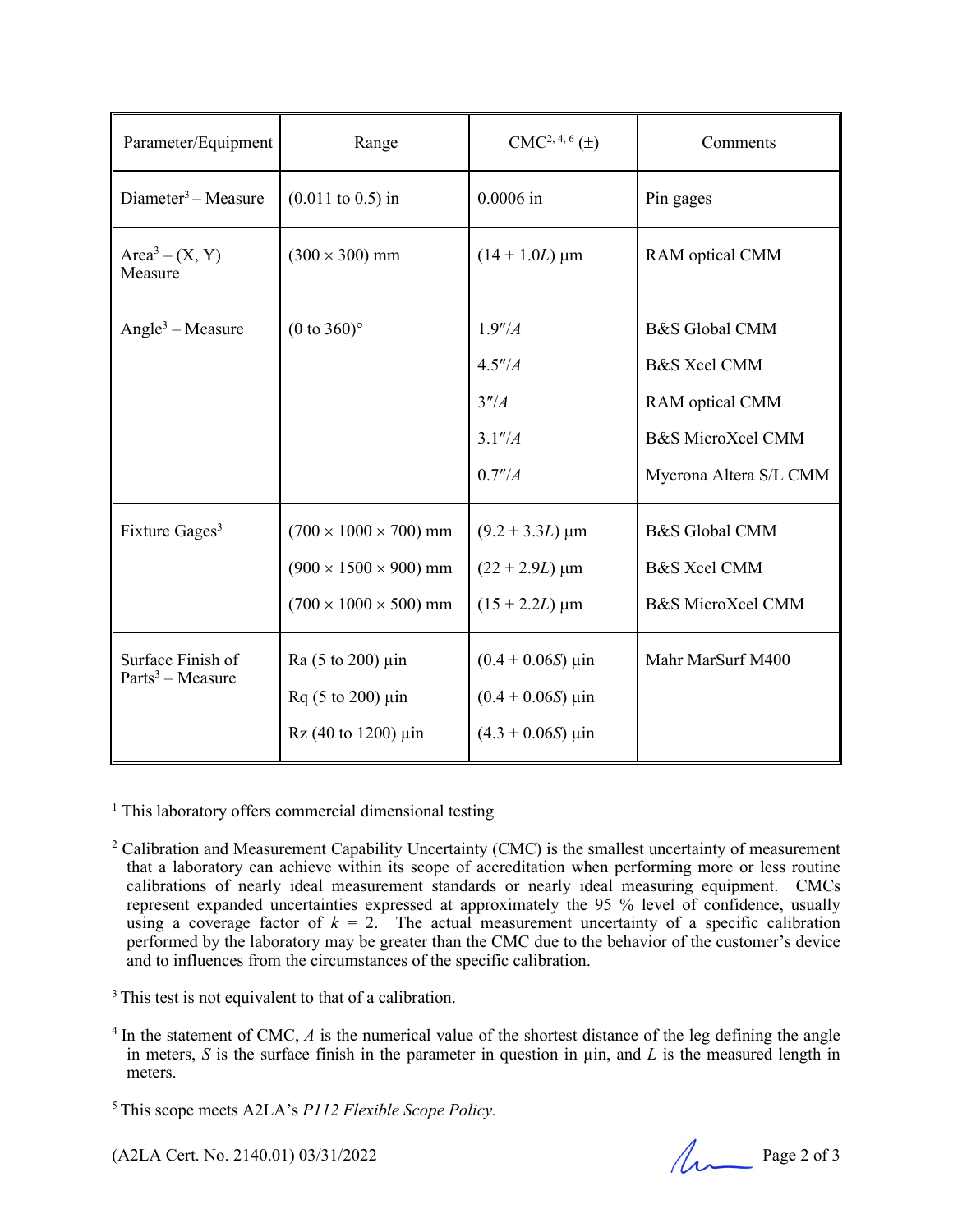<sup>6</sup> The type of instrument or material being tested is defined by the parameter. This indicates the laboratory is capable of testing instruments that measure or generate the values in the ranges indicated for the listed measurement parameter.

(A2LA Cert. No. 2140.01) 03/31/2022 Page 3 of 3